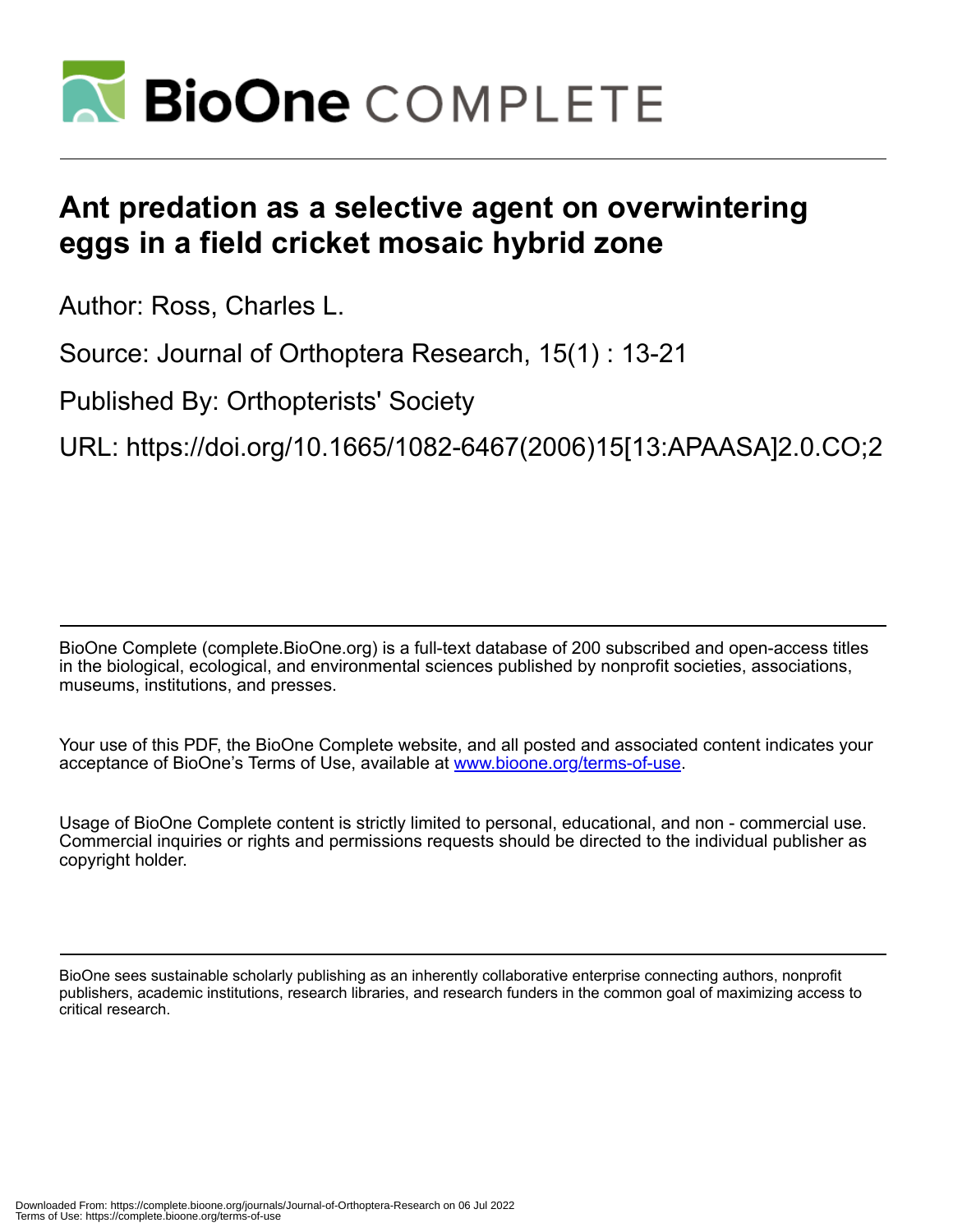## Ant predation as a selective agent on overwintering eggs in a field cricket mosaic hybrid zone

### CHARLES L. ROSS

Department of Ecology and Evolutionary Biology, Cornell University, Ithaca, New York 14853, USA. Present address: Department of Biology, New Mexico State University, Las Cruces, New Mexico 88003, USA. Email: clross@nmsu.edu

#### Abstract

Hybrid zones may serve as arenas for the evolution of barriers to gene exchange while still allowing the exchange of favorable alleles between species. Differential introgression of linkage groups indicate favored, neutral, and disfavored genomic regions with respect to intrinsic (epistatic interactions, linkage to specific genes) and extrinsic (environmental selection, behavior, ecological interactions) environments. Additionally, the ability of alleles to introgress will depend on hybrid zone structure (opportunity for individuals to interact) and maintenance (criteria for favorable traits). Thus, trait differences that influence local distribution within these hybrid zones contribute to species coexistence and persistence in the face of hybridization. The mosaic hybrid zone between two North American field crickets, *Gryllus firmus* and *G. pennsylvanicus*, is structured by underlying soil heterogeneity in Connecticut. Despite this, it is not clear what role soil type plays in maintaining this hybrid zone. A companion study demonstrated that abiotic characteristics of different soil types do not cause significant viability selection on diapausing cricket eggs that overwinter in the soil. Instead, other environmental factors, such as winter weather, play larger roles in egg survival. Here I investigated one biotic factor that potentially has a large effect on egg survival — predation by ants. These results show that when ants are present, egg mortality is dramatic, increasing 2.5 fold against areas without ant infestations. Although not significant, there is some indication that ant activity may vary among sites and soils. Hence, this biotic factor may influence the distribution of cricket species in this hybrid zone and consequently the dynamics of their interactions.

#### Key words

mosaic hybrid zone, crickets, *Gryllus*, egg predation, viability selection, habitat segregation

#### **Introduction**

 In nature, many hybrid zones represent the results of a natural selection "experiment" that has occurred for thousands of generations over the entire genomes of the hybridizing species. This experiment frequently involves large numbers of individuals (the interacting populations of each species), and it is replicated over time and space. Importantly, this experiment occurs in a natural, environmental background. The result of hybridization between two species may include the evolution of genetic barriers (Howard 1993), but hybridization also may lead to the exchange of favorable alleles between species (Rieseberg *et al.* 1999). Differential introgression of genetic linkage groups indicates favored, neutral, and disfavored genomic regions with respect to intrinsic (epistatic interactions, linkage to specific genes) and extrinsic (environmental selection, behavior, ecological interactions) environments (Barton & Gale 1993, Rieseberg *et al.* 1999). Additionally, the ability of alleles

to introgress will depend on hybrid zone structure (opportunity for individuals to interact) and maintenance (criteria for favorable traits) (Cain *et al.* 1999, Sadedin & Littlejohn 2003).

 The structures of hybrid zones traditionally have been described as clinal in nature (Endler 1977, Barton & Hewitt 1985, Barton & Gale 1993). For many hybrid zones, this clinal structure was assumed to result from intrinsic selection against hybrid individuals and consequently to be independent of the environment influences (Bazykin 1969; Barton & Hewitt 1985, 1989; Barton & Gale 1993). It is now becoming increasingly clear that many hybrid zones are structured by habitat heterogeneity (Harrison & Rand 1989, Howard *et al.* 1993, Ross & Harrison 2002, Vines *et al.* 2003). Mosaic hybrid zones are those that are structured by a patchwork of habitats, where each species is found on alternate habitats, and hybridization between parental types occurs primarily at patch boundaries (Levins 1968; Slatkin 1973; Harrison 1986, 1990; Howard 1986; Harrison & Rand 1989; Ross & Harrison 2002). Thus, the maintenance of these hybrid zones likely has an extrinsic, environmental component (Harrison 1986, 1990; Arnold 1997, but see Searle 1993). However, the mechanism that drives habitat associations is not clear for many mosaic hybrid zones, and many hybrid zones may have multiple mechanisms of maintenance. Regardless of the mechanisms, these hybrid zones provide a superb opportunity to understand how habitat segregation can play a prominent role in structuring and maintaining hybrid zones, and thus create ecological and reproductive isolation.

 The mosaic hybrid zone between the North American field crickets, *Gryllus firmus* (Scudder) and *G. pennsylvanicus* (Burmeister), is structured by the underlying patchwork of soil types (Rand & Harrison 1989, Harrison & Rand 1989, Ross & Harrison 2002). However, while the soil type mosaic determines the structure of this cricket hybrid zone, what maintains the cricket-soil association is less clear. A companion experiment (Ross & Harrison 2006) executed in conjunction with this study, suggested that while different soil types (loam *vs* sand) may induce different selection pressures on these cricket species, within each soil type, selection is the same for both cricket species. Further, other abiotic and biotic factors in the environment, such as winter weather, habitat-specific predators, and nonsoil habitat variables, may provide stronger selection pressures than soil itself (Ross & Harrison 2006). In this companion experiment, a subset of egg containers contained ant*s* [*Lasius neoniger*  (Formicinae) Emery] or evidence of ant activity (soil modification). Consequently, the opportunity arose to examine the effect of predation by ants on overwintering cricket eggs in various experimental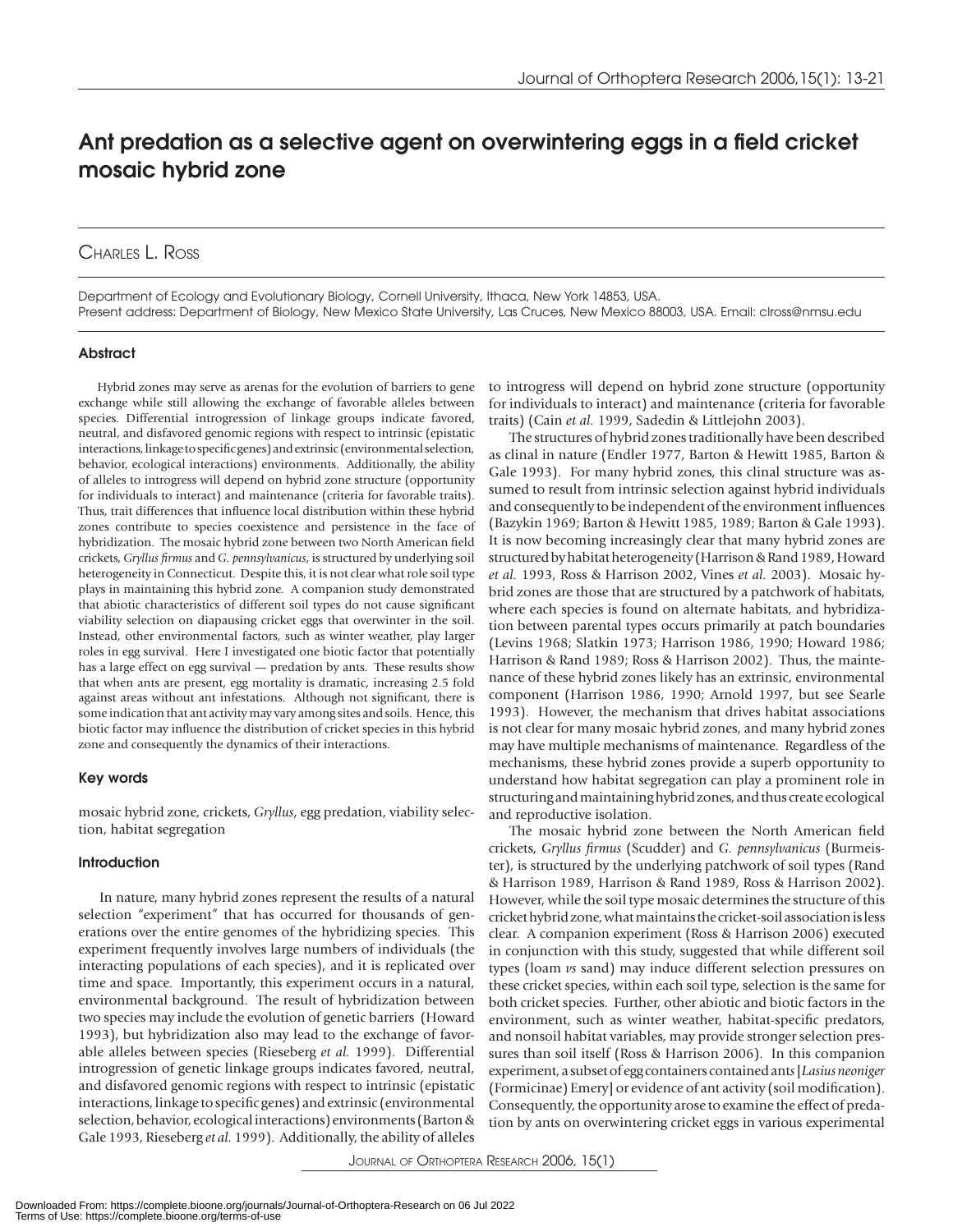conditions. In this study, I investigate one potential selective agent in the context of the *Gryllu*s mosaic hybrid zone: ant predation on cricket eggs.

#### The Gryllus hybrid zone

 *G. firmus*, the "beach cricket", lives in coastal and lowland habitats along the North American eastern seaboard from Florida to Connecticut (Lutz 1908; Fulton 1952; Alexander 1957, 1968). It is found on sands and other soils with high sand content. *G. pennsylvanicus* occurs in inland and upland areas from northern Georgia, north along the Appalachian Mountains into Ontario and west to California, Oregon and Washington (Lutz 1908; Fulton 1952; Alexander 1957, 1968). *G. pennsylvanicus* is found on loam and other soils with loamy character, frequently in old fields or pastures. *G. firmus* is a larger, lighter colored cricket, and females have relatively long ovipositors compared with their body length. In contrast, *G. pennsylvanicus* is smaller and darker, and females have relatively short ovipositors.

 These two field cricket species hybridize in a long, narrow zone that extends at least from North Carolina through Connecticut, approximately along the eastern edge of the Appalachian Mountains (Harrison & Arnold 1982, Harrison 1986, Fig. 1). Although the overall position of the hybrid zone on a regional scale may be influenced by climatic restrictions for each species, or by the recent history of range expansion, local hybrid zone structure is determined by the underlying habitat patchwork of different soil types (Rand & Harrison 1989, Ross & Harrison 2002).

 In Connecticut, the field cricket hybrid zone has been described as mosaic in nature (Harrison 1986). Relatively pure parental types are found throughout the zone, and habitat heterogeneity (in soil type) allows these parental types to interact directly within the zone, forming local populations with bimodal distributions for many characters and rapid transitions in character frequencies through space (Harrison 1986, Ross & Harrison 2002). Few  $F_1$  hybrids are found, although multigeneration backcross individuals occur, and the bimodal distribution of multilocus genotypes (Harrison & Bogdanowicz 1997) is typical for many hybrid zones (Jiggins & Mallet 2000). The mosaic nature of the hybrid zone has been demonstrated for morphological characters (Harrison 1986), allozymes (Harrison 1986), mtDNA (Harrison *et al.* 1987), and anonymous nuclear markers (Harrison & Bogdanowicz 1997). Within the hybrid zone, *G. pennsylvanicus*-like individuals and alleles are found on patches of loam soils, whereas *G. firmus*-like individuals and alleles are found on sandy soils (Rand & Harrison 1989, Harrison & Rand 1989). This genotype-soil type association is robust, even at very fine spatial scales (< 20m) across soil-patch boundaries (Ross & Harrison 2002).

 Both *G. pennsylvanicus* and *G. firmus* have an intimate relationship with the soils on which they live. Throughout the hybrid zone, eggs of both species spend the winter in diapause in the soils in which they are laid. In Connecticut, most eggs are deposited in August and September and do not hatch until the following May. *G. firmus*, with a relatively long ovipositor, exhibits the presumptive adaptation necessary to deposit eggs deeply in well-draining sandy soils and therefore avoid desiccation (Masaki 1979, 1986). Likewise, the short ovipositor of *G. pennsylvanicus* may be better suited for more moist, loam soils, where shallow deposition of eggs enables newly hatched crickets to escape the dense soil matrix (Alexander & Thomas 1959; Masaki 1979, 1986; Bradford *et al.* 1993; Carrière & Roff 1995). During their time in the soil, eggs must take up water as well as exchange oxygen and other gases with their environment (Masaki & Walker, 1987) while avoiding freezing, desiccation, and mechanical stresses due to the soil movement of freeze-thaw cycles. These factors are strongly influenced by the composition of the soil (*i.e.*, soil type; McKeague 1978) as well as local winter weather conditions, such as temperature, precipitation, and snow cover (Masaki 1979, 1986; Bradford *et al.* 1993; Mousseau & Roff 1995). Additionally, eggs are susceptible to various predators, including ants, spiders, and micro-organisms.

 Although a clear association with soil type is found in natural populations, in the laboratory both species exhibit an oviposition preference for loam soils (Ross 2000). Therefore habitats imposing selection on crickets, rather than crickets selecting habitats, would appear to be the more likely explanation for the current distribution. As a consequence of the close relationship between crickets and soil in Connecticut and the proximity of the *G. firmus* populations to the limits of their species' distribution, selection directly on overwintering egg viability may play an important role during the egg stage of the life cycle (Carrière *et al.* 1997). If so, selection could be important in determining observed patterns of habitat segregation and in maintaining the hybrid zone between these two recently diverged taxa.

#### Materials and methods

*Egg Collection*.—Adult female crickets were collected during September 1996 from Connecticut populations (Fig. 1, Table 1). These (or nearby populations) have been characterized previously using genetic markers, morphological characters, or both (Harrison 1986, Harrison & Rand 1989, Harrison *et al.* 1987, Harrison & Bogdanowicz 1997). Crickets were transported back to the lab and placed in plastic shoebox cages (30  $\times$  16  $\times$  9 cm) with Purina Cat Chow®, paper egg cartons (for hiding) and a petri dish (10 cm diameter × 20 cm depth, Nunc) of "lab soil" consisting of a moistened mixture of 50% potting soil and 50% fine sand (by weight). Females were kept in an environmental chamber at 25°C and 14:10 light:dark cycle. Females of both species readily lay eggs into "lab soil" under these conditions (pers. obs.).

 Females were allowed to lay eggs for 1 wk. Eggs were retrieved from the petri dishes of soil by washing the soil through a standard sieve set consisting of screens with 1.00 mm, 0.710 mm, and 0.500 mm pores (U.S. Standard Testing Sieve, A.S.T.M. specifications, sizes 18, 25, 35 respectively). Most eggs remained on the 0.710 mm mesh. This procedure recovered >99% of the eggs for each soil type in test runs with known numbers of eggs. Eggs were stored first at room temperature (at least 10 d) then at 4°C in petri dishes lined with moistened filter paper, until needed for the experiments.

*Soil Preparation*.—For experimental soils, we collected soil from four locations: Sharon 1, Guilford 2, Housatonic Meadows, and Saybrook Point (Fig. 1). These soils were characterized for organic content and particle size distribution, two distinct physical differences occuring between many loams and sands (McKeague 1978). Organic content was determined by weighing dried samples before (dry weight) and after (ash weight) burning in a kiln at 500°C. Particle size distribution was determined using the Hydrometer method (Bouyoucous 1926, Day 1965, Sheldrick & Wang 1993). Based on the USDA (Bureau of Plant Industry, Soils, and Agricultural Engineering) guide for textural classification, soil at Sharon 1 is classified as a loam with a particle size distribution of 44.3% sand, 46.4% silt, and 9.3% clay and an organic content of 7.8%. Soil at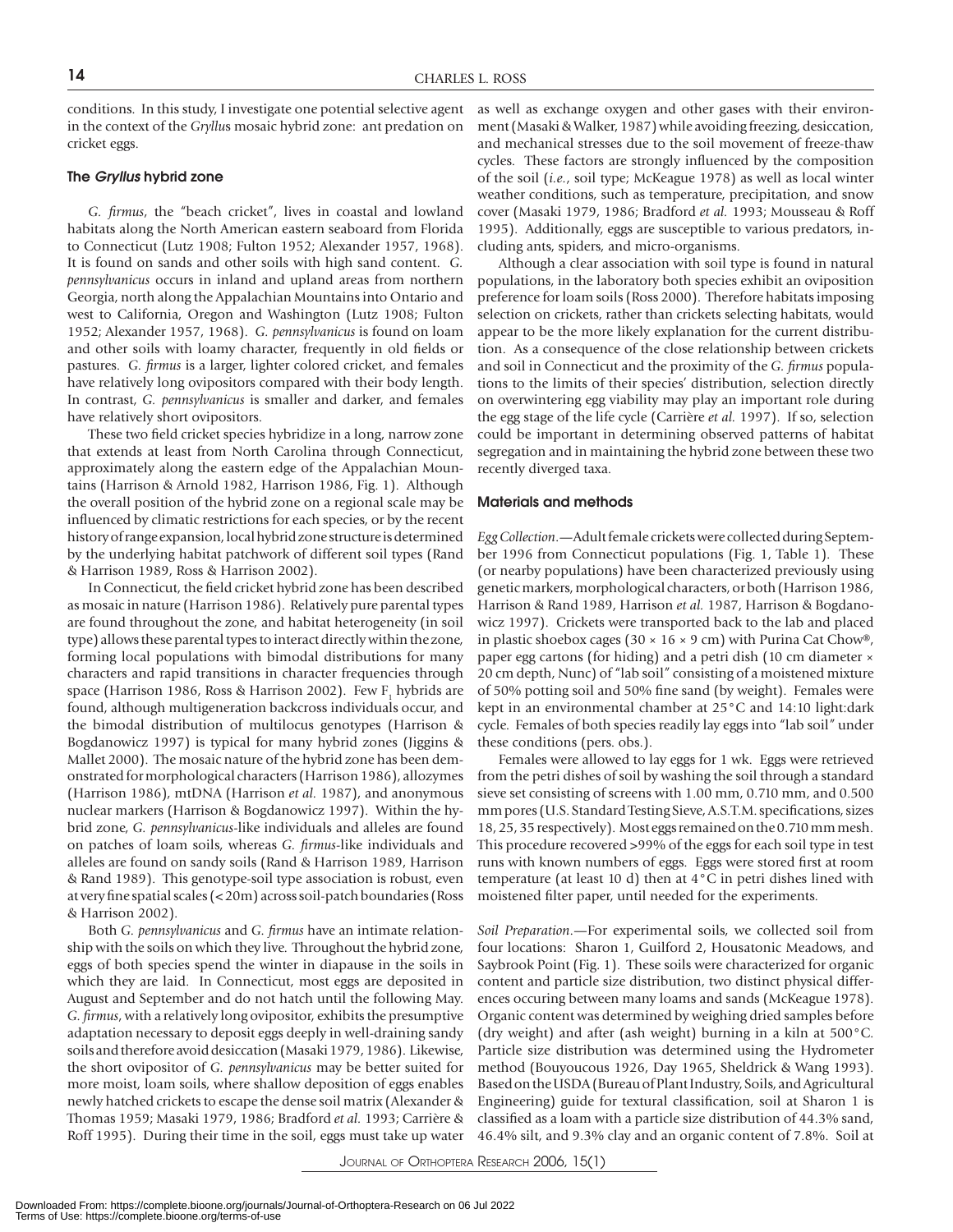

**Fig. 1**. Location of the field cricket hybrid zone in eastern North America and populations in Connecticut used in this study. Sh1 = Sharon 1, Hm = Housatonic meadows, Gu2 = Guilford 2, Sp = Saybrook Point. All sites correspond to previously collected sites (Harrison 1986, Harrison *et al.* 1997, Harrison & Bogdanowicz 1997, Harrison & Rand 1989). Specific details of locations available from C.L.R.

Guilford 2 is classified as a sand, with a particle size distribution of 95.5%, 3.5%, and 1.1%, for sand silt and clay respectively, and 0.29% organic content. Soil at Housatonic meadows is classified as a sandy loam, with a particle size distribution of 67.7%, 25.75%, and 6.55%, for sand silt and clay respectively, and 6.03% organic content; soil at Saybrook Point is classified as a sand, with a particle size distribution of 86.7%, 10.25%, and 3.05%, for sand silt and clay respectively, and 2.16% organic content. Only the top 10 cm of soil was collected. Females lay eggs only into the top 2 cm of soil (approximately); however, the top 10 cm was collected to ensure an adequate representation of the soil from the parent material in the area, and to average over the inevitably large amount of variation which is typical of the top few centimeters of soil at any site (R. Bryant, pers. com.). Before use, different soil samples from a location were thoroughly mixed and then examined for cricket eggs that may have already been laid in the field.

*Experimental Design*.—Eggs were placed in nylon mesh containers (25 cm<sup>3</sup>) with 1-mm pore size. For each container, moistened soil was placed in the bottom of the container and then lightly tamped down with a 20-gm weight to a depth of 3.5 cm. Twenty five eggs total from 3 to 6 females of one population were then placed in the container on top of the soil, at least 1 cm from any side of the container. The eggs were covered with an additional 1.5 cm of moistened soil and then tamped down again with the 20-g weight. Eggs were buried 1.5 cm deep because this is the approximate average ovipositor length across *G. firmus* and *G. pennsylvanicus* populations within the hybrid zone. Egg depth has been shown to affect survival of hatchlings (Bradford et al. 1993, Carrière and Roff 1995). However, separate experiments revealed that eggs buried

at 1.5 cm had the greatest survivorship among those buried at 0.5 cm, 1.0 cm, or 2.0 cm, under the conditions of this experimental design (data not shown).

 Containers of eggs were transported to field sites and buried so that the top of the soil within the containers was flush with the surface of the ground. This ensured that the eggs were actually buried 1.5 cm below the ground surface level in the field. The mesh containers allowed for exchange of water, nutrients and organisms with the surrounding environment, while the containers were in the field, but still allowed for easy retrieval of the eggs and soil at the end of the winter.

 Three factors were tested in the experiment: the cricket population (nested within species) from which the eggs originated, the soil sample (nested within soil type) used in the container, and the location (nested within region) where the container was buried for the winter (See Ross & Harrison 2006 for details). Two populations of each species (SH1, HM—*G. pennsylvanicus*; GU2, SP—*G. firmus*) were tested in two soil samples of each soil type (SH1, HM —loam; GU2, SP—sand) at two locations within each region (SH1, HM—upland; GU2, SP—coastal). Thirty-two of the possible 64 unique species/soil/location combinations (incomplete block design) were tested with the containers. The combinations that were tested were chosen to maximize comparisons within species, soil types, and regions, while still allowing comparisons among sets of populations, soils, and locations across species, soil types, and regions. Ten replicate treatments were performed for each unique population/soil/location combination, leading to 320 containers. At each location, two spatially distinct subsites were used to control for microhabitat or environmental effects within each location, each consisting of 40 containers.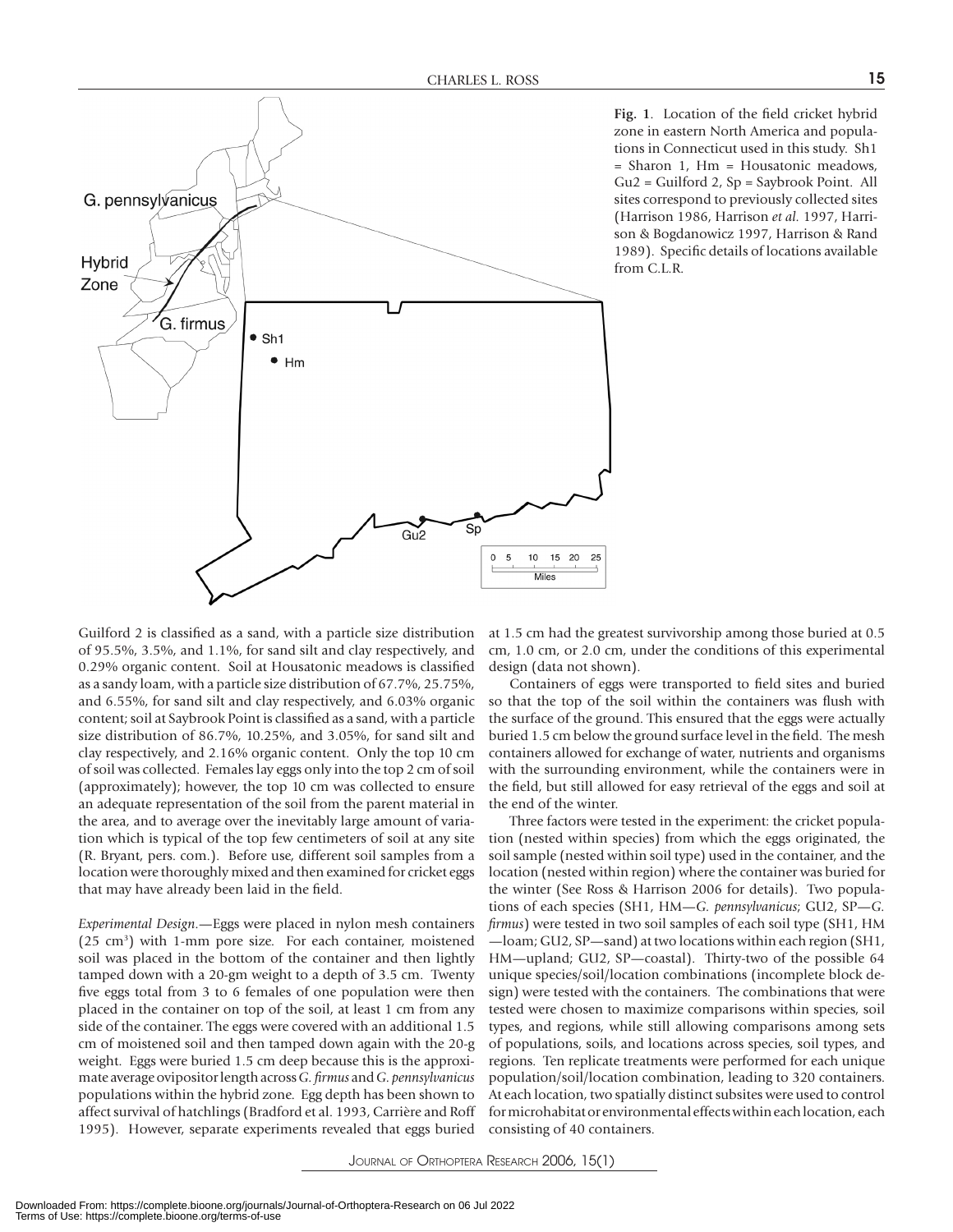**Table 1.** Overwintering egg survival.

| $bag \#$ | ants? | location subsite |                | soil            | soil type | cricket<br>population | species | # eggs hatched<br>$($ of 25 $)$ |
|----------|-------|------------------|----------------|-----------------|-----------|-----------------------|---------|---------------------------------|
| 37       | no    | SH <sub>1</sub>  | $\overline{2}$ | <b>HM</b>       | loam      | SH <sub>1</sub>       | penn    | 18                              |
| 38       | no    | SH <sub>1</sub>  | $\overline{2}$ | <b>HM</b>       | loam      | SH <sub>1</sub>       | penn    | 21                              |
| 39       | no    | SH <sub>1</sub>  | $\overline{2}$ | <b>HM</b>       | loam      | SH <sub>1</sub>       | penn    | 19                              |
| 40       | no    | SH <sub>1</sub>  | $\overline{2}$ | HM              | loam      | SH <sub>1</sub>       | penn    | 22                              |
| 251      | no    | <b>SP</b>        | $\mathbf{1}$   | HM              | loam      | HM                    | penn    | 20                              |
| 254      | no    | <b>SP</b>        | $\mathbf{1}$   | <b>HM</b>       | loam      | <b>HM</b>             | penn    | 13                              |
| 261      | no    | <b>SP</b>        | 1              | HM              | loam      | <b>SP</b>             | penn    | 13                              |
| 263      | no    | <b>SP</b>        | $\mathbf{1}$   | <b>HM</b>       | loam      | <b>SP</b>             | firmus  | 14                              |
| 265      | no    | <b>SP</b>        | $\mathbf{1}$   | HM              | loam      | <b>SP</b>             | firmus  | 14                              |
| 281      | no    | <b>SP</b>        | $\mathbf{1}$   | GU <sub>2</sub> | sand      | <b>SP</b>             | firmus  | $\overline{7}$                  |
| 282      | no    | <b>SP</b>        | $\mathbf{1}$   | GU <sub>2</sub> | sand      | <b>SP</b>             | firmus  | 11                              |
| 284      | no    | <b>SP</b>        | 1              | GU <sub>2</sub> | sand      | <b>SP</b>             | firmus  | 21                              |
| 285      | no    | <b>SP</b>        | $\mathbf{1}$   | GU <sub>2</sub> | sand      | <b>SP</b>             | firmus  | 17                              |
| 303      | no    | <b>SP</b>        | $\mathbf{1}$   | <b>SP</b>       | sand      | GU <sub>2</sub>       | firmus  | 22                              |
| 304      | no    | <b>SP</b>        | $\mathbf{1}$   | <b>SP</b>       | sand      | GU <sub>2</sub>       | firmus  | 9                               |
| 305      | no    | <b>SP</b>        | $\mathbf{1}$   | <b>SP</b>       | sand      | GU <sub>2</sub>       | firmus  | 20                              |
| 36       | yes   | SH <sub>1</sub>  | $\overline{2}$ | HM              | loam      | SH <sub>1</sub>       | penn    | 14                              |
| 252      | yes   | <b>SP</b>        | $\mathbf{1}$   | HM              | loam      | <b>HM</b>             | penn    | $\boldsymbol{0}$                |
| 253      | yes   | <b>SP</b>        | $\mathbf{1}$   | HM              | loam      | <b>HM</b>             | penn    | $\mathbf{0}$                    |
| 255      | yes   | <b>SP</b>        | $\mathbf{1}$   | HM              | loam      | HM                    | penn    | $\overline{2}$                  |
| 262      | yes   | <b>SP</b>        | $\mathbf{1}$   | <b>HM</b>       | loam      | <b>SP</b>             | firmus  | 6                               |
| 264      | yes   | <b>SP</b>        | 1              | <b>HM</b>       | loam      | <b>SP</b>             | firmus  | 6                               |
| 283      | yes   | <b>SP</b>        | $\mathbf{1}$   | GU <sub>2</sub> | sand      | <b>SP</b>             | firmus  | $\overline{2}$                  |
| 301      | yes   | SP               | $\mathbf{1}$   | <b>SP</b>       | sand      | GU <sub>2</sub>       | firmus  | 11                              |
| 302      | yes   | <b>SP</b>        | 1              | <b>SP</b>       | sand      | GU <sub>2</sub>       | firmus  | 14                              |

 Containers of eggs were buried at the various sites in Connecticut in early December 1996. Containers buried at this time ensured that no crickets were still alive in the field to contaminate the containers with eggs. The placement of specific egg containers within a grid at each subsite was randomized to avoid any positional bias. Egg containers were allowed to overwinter in the field, then removed from the field in late April 1997, wrapped in Aluminum foil to preserve the structural integrity of each container, and returned to the lab to observe the number of hatchlings that emerged. The presence of ants in containers or ant activity (soil modification) was noted for each container. Containers were placed in an environmental chamber at 25°C with a 14:10 h light:dark cycle and kept moist. The number of hatchlings that emerged from each treatment was recorded. With this design, the experiment measured the combination of overwintering survival of eggs and the ability of first-instar hatchlings to emerge from the soil substrate before desiccation, which is a significant source of mortality in crickets (Bradford *et al.* 1993).

*Statistical analysis*.—The number of eggs surviving the winter in containers with ants was compared against similar containers (soil, species, location) without ants. For the entire experiment, four main effects were tested: the presence/absence of ants, the species from which the eggs originated (cricket locality), the soil type in the containers (soil locality), and the regional location where the containers were buried (experimental locality). However, because all treatment combinations did not experience ant infestations, which resulted in some empty cells in the experimental design, a full factorial ANOVA model was not appropriate. Instead, two separate 2-way model III ANOVAs were performed: 1) the presence of ants and species as main effects, including the interaction term, and 2) the presence of ants and soil as main effects, including the interaction term. For appropriate comparisons, in the first ANOVA only containers at the SP location with HM soil were included. For the second ANOVA, containers with HM and SP soil were used, but only with *G. firmus* eggs. The analyses were performed using the PROC MIXED procedure of SAS, with ants as a random effect (SAS Institute, Inc. 1997) and the statistical packages, JMP 5.01 (SAS Institute, Inc. 2002) and Data Desk 6.2 (Data Description Inc. 2003). From an initial analysis of the data, every location showed little variation between subsites. As a result, subsites were grouped within any location for subsequent analyses.

#### **Results**

 Cricket eggs hatched nearly synchronously within each treatment 2 to 3 wk after removal from the field. Over all containers, 54% of eggs hatched. From a total of 320 egg containers, nine containers showed activity or the presence of ants. These containers and containers without ants, but with equivalent treatment effects (soil type, location, species), were used for subsequent analysis for a total of 25 containers (Table 1). Both two-way ANOVAs reveal that ants induce significant mortality for cricket eggs (Table 2): fewer eggs emerged from containers with ant disturbance (6.1 eggs [26%]  $\pm$  1.9) than when no ants were present (16.3 eggs [66%]  $\pm$  1.2). Neither two-way interaction term, of ants by soil type or species,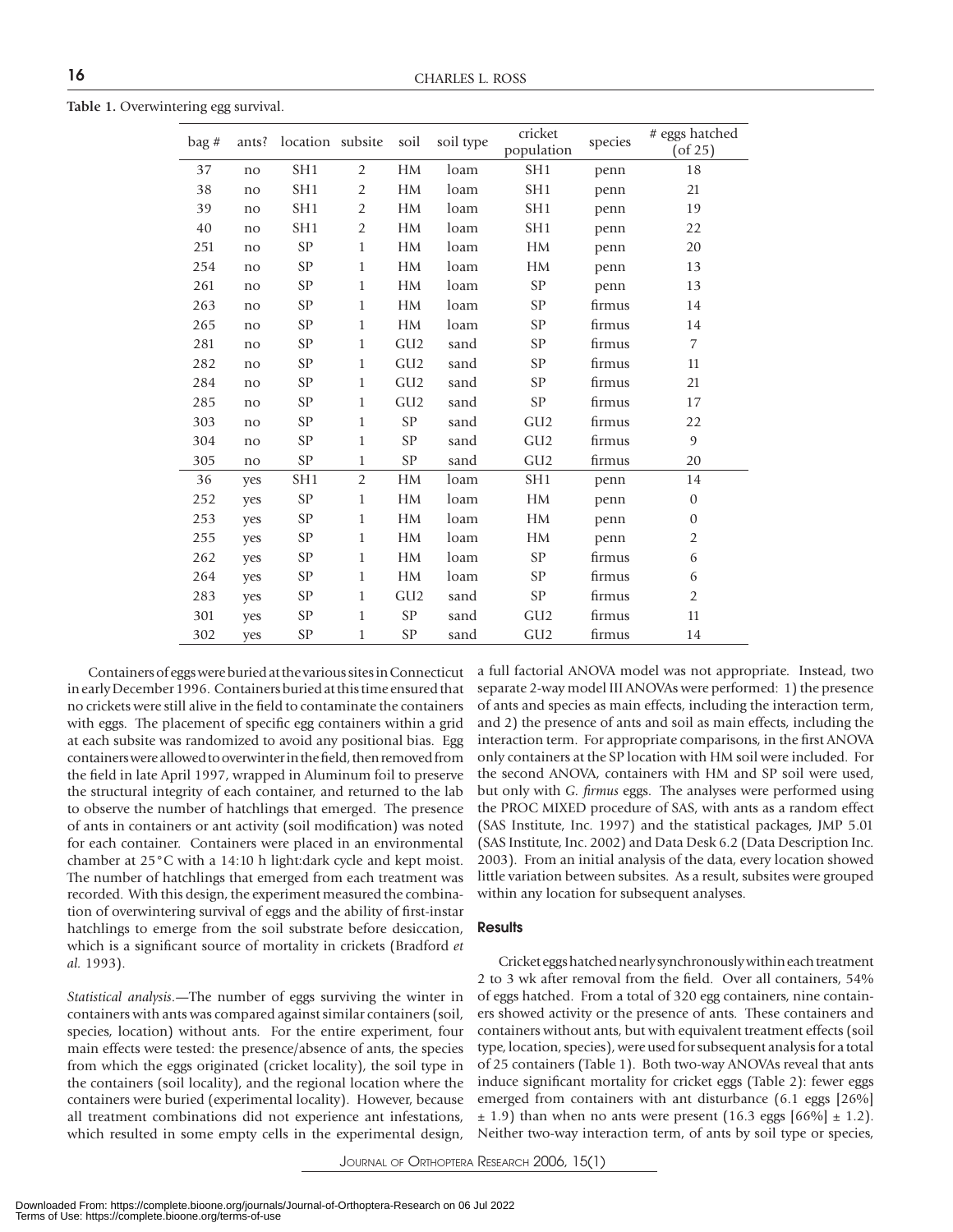#### **Table 2**. Egg survival ANOVAs.

A. Ants **×** Species

|                     | Source            | DF                      | Type III       | F ratio | Prob. > F |
|---------------------|-------------------|-------------------------|----------------|---------|-----------|
|                     |                   |                         | Sum of Squares |         |           |
|                     | Ants?             | $\mathbf{1}$<br>308.267 |                | 52.347  | 0.0004    |
|                     | Species           | $\pm$                   | 9.600          | 0.360   | 0.6560    |
|                     | Ants? × Species   | $\pm$                   | 26.667         | 4.538   | 0.0774    |
|                     | Error             | 6                       | 35.333         |         |           |
|                     | Total             | 9                       | 431.600        |         |           |
| B. Ants × Soil type |                   |                         |                |         |           |
|                     |                   | DF                      | Type III       |         | Prob. > F |
|                     | Source            |                         | Sum of Squares | F ratio |           |
|                     | Ants?             | 1                       | 258.403        | 11.856  | 0.0033    |
|                     | Soil type         | 1                       | 53.669         | 0.945   | 0.5090    |
|                     | Ants? × Soil type | $\mathbf{1}$            | 56.803         | 2.606   | 0.1260    |
|                     | Error             | 16                      | 348.722        |         |           |
|                     | Total             | 19                      | 965.800        |         |           |

was significant, although the interaction of ants **×** species shows a strong trend (Table 2).

 Results from the companion experiment testing the effects of soil, location, species and winter weather, indicated that all of these main effects significantly affect the survival and hatching of overwintering cricket eggs (Ross & Harrison 2006). In this experiment, more eggs survived in upland areas than coastal areas (14.6 eggs [58.4%] ± 0.48 *vs* 9.6 eggs [38.4%] ± 0.49), more *G. pennsylvanicus* eggs survived compared with *G. firmus* eggs (13.1 eggs [52.4%] ± 0.49 *vs* 11.1 eggs [44.4%] ± .48), more eggs survived when they overwintered in sand than loam (12.9 eggs [51.6%] ± 0.48 *vs* 11.3 eggs  $[45.2\%]\pm0.48$ ), and more eggs survived in the winter of 1996-97 than 1993-94 (14.8 eggs [59.2%] ± 0.36 *vs* 9.4 eggs [37.6%]± 0.58) (Ross & Harrison 2006). However, two-way interactions also were significant, and these interactions reveal why each of the main effects were significant and produce three main conclusions. First, the significant main soil effect is the result of more variation in the survivorship of eggs in sand across regions and years, than in loam, and not a result of differences across species. Second, egg survival differed greatly across the two winters for the two cricket species. Third, more eggs survived at upland sites than coastal sites under all soil, weather, and species treatments (Ross & Harrison 2006).

 The subset of data involving ant activity that is presented here is consistent with those results in one case, but not in another case (Table 2, Fig. 2). Egg survival at the upland site was greater than at the coastal site (upland:  $18.8$  eggs  $\pm$  3.11; coastal: 11.1 eggs  $\pm$  1.56; t  $= 2.38$ ,  $p = 0.026$ ). Egg survival in sand was not more variable than in loam (std dev: sand = 6.59, loam = 7.58; Levene F-ratio = 0.2899, n.s.). However, unbalanced sample sizes for different treatments in this comparison make this comparison weak. Ant infestations only occurred in one winter of the experiment, so variation in egg survival could not be evaluated across winters.

 Inspection of the containers with ant activity indicated extensive tunneling through the containers and other soil modifications, such as physical properties of the soils. Fine inspection of soils in the containers revealed no unhatched cricket eggs or broken egg casings. However, no unhatched eggs or egg casings were found in containers where no ant activity was observed, so the lack of these materials probably is not a result of ant infestations.

#### **Discussion**

*Hybrid zone pattern and process*.—In order to understand the dynamics of a hybrid zone, we must investigate both the patterns that structure the zone as well as the processes that lead to its maintenance. These factors are important to the evolution that occurs in a hybrid zone, because structure and maintenance provide the opportunity for individuals and alleles to interact, and the criteria on which those interactions are judged by natural selection. Two different hybrid zone structures for example, strongly influence the ability of two incipient species to develop reproductive isolation through reinforcement. In mosaic hybrid zones, the likelihood of prezygotic barriers to genetic exchange developing as a result of reinforcement is greater than in simple, clinal hybrid zones (Cain *et al.* 1999). Mosaic zones provide more opportunity for species to interact, while the mosaic nature of the hybrid zone allows these many interactions to be "semi-independent" of each other, due to restricted (but not zero) gene flow among like patches (Cain *et al.*  1999). As a result, reinforcement is more likely to develop over a wider set of conditions. Mosaic hybrid zones also increase the likelihood of persistence and divergence of parental types, even at low levels of hybrid disadvantage (Sadedin & Littlejohn 2003). Clinal hybrid zones usually cannot provide this complexity of interaction and therefore are less likely to lead to persistence, reinforcement, and divergence. Additionally, mosaic hybrid zones can sustain genotypes that are disfavored in numerous habitats, when the structure of the zone allows for these genotypes to frequently "escape" to new uninhabited patches, given temporal heterogeneity in patch creation and extinction as with a metapopulation model (Hanski 1983, Durrett *et al.* 2000, Keeling *et al.* 2003).

 The processes involved in the maintenance of mosaic hybrid zones may result from intrinsic (hybrid dysfunction) and extrinsic (environmental) mechanisms. Though intrinsic mechanisms likely are important in both clinal and mosaic hybrid zones, extrinsic factors play a major role in maintaining mosaic hybrid zones (Barton & Gale 1993, Harrison 1993, Arnold 1997). Habitat segregation to alternate habitat patches in these hybrid zones, not only structures the zones, but is also the mechanism for their maintenance.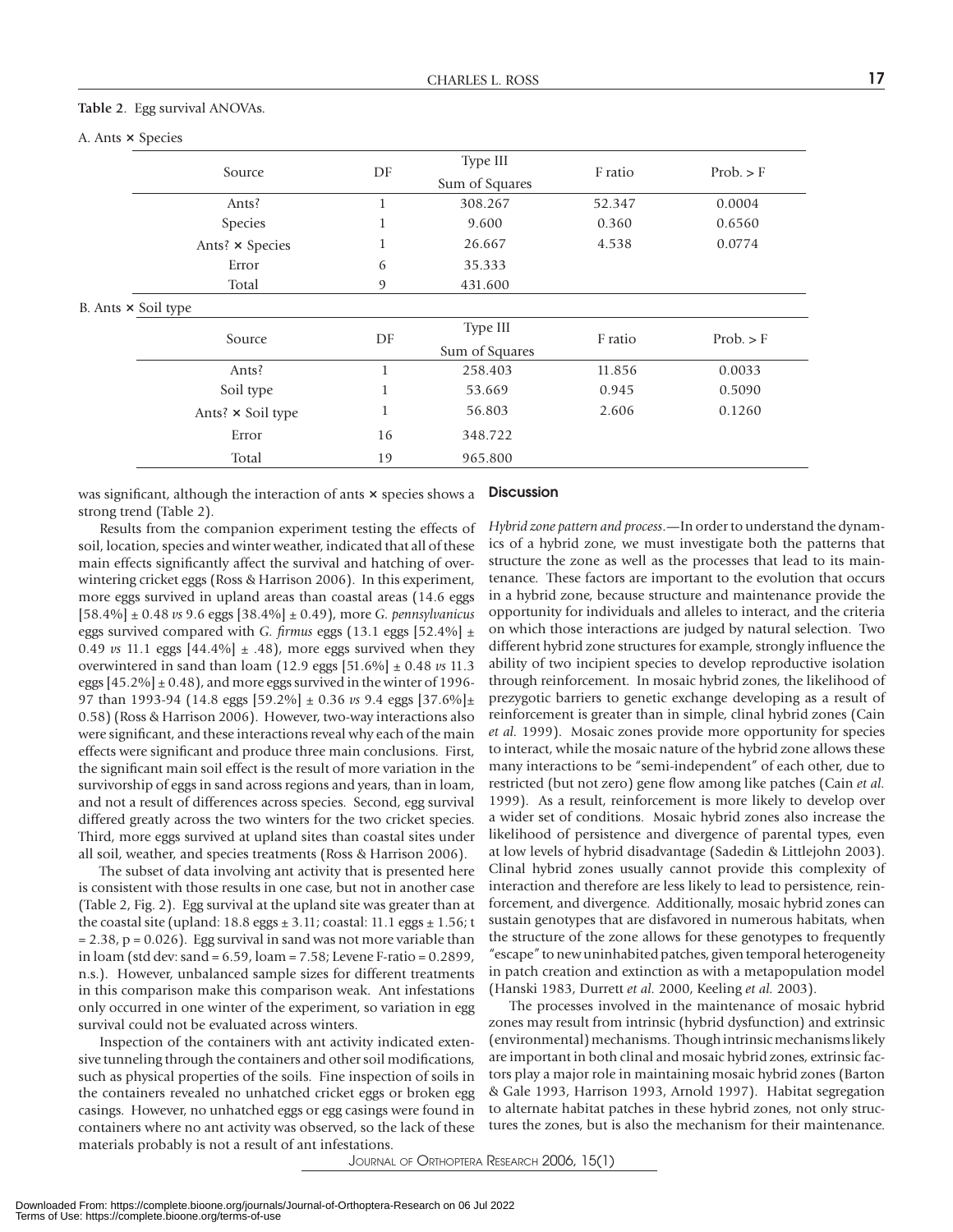

**Fig. 2**. One- and two-way interaction plots for comparisons in ANOVAs (Table 2). For each plot corresponding tables list: level, sample size for ANOVA cell, and least square mean estimates (± standard error). For the "Ants?" plot, estimates from both ANOVAs are shown.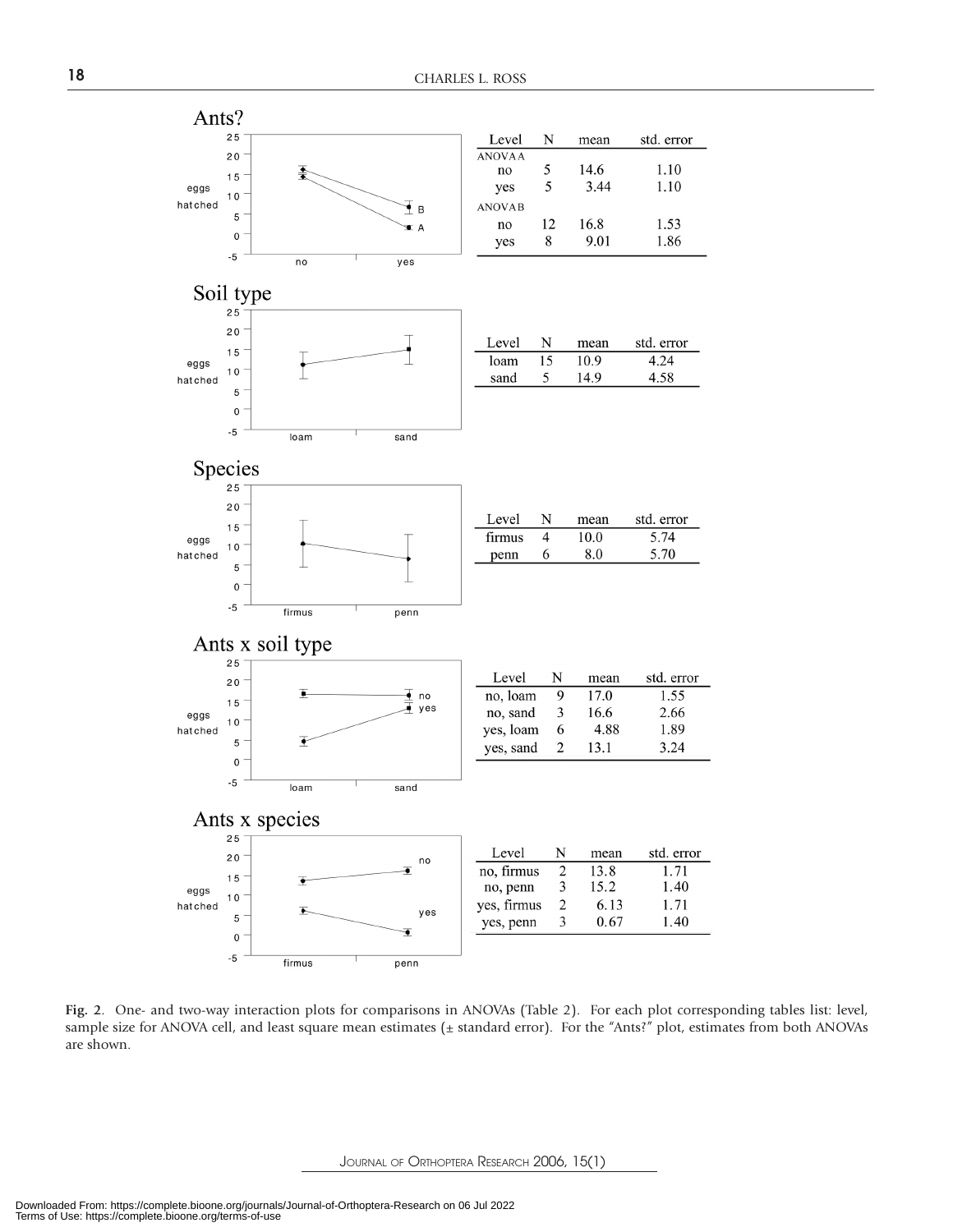This partitioning of habitats may result from antagonistic selection between these patches (Endler 1981, Nürnberger *et al.* 1995), behavioral preferences for one habitat over the other (MacCallum *et al.* 1998, Pearson 2000), or potentially—competition between parental types (Pearson & Rohwer 2000). Elucidating these forces will provide insight into the maintenance of the zone, as well as the criteria for differential introgression of specific traits (and those genetically linked to them). That is, trait differences that influence local distribution within mosaic hybrid zones contribute to species coexistence and persistence in the face of hybridization, and thus habitat segregation can serve as a barrier to gene exchange as well as playing a prominent role in structuring and maintaining the hybrid zone.

*Pattern and process in the Gryllus hybrid zone.*—In the *Gryllus* hybrid zone, multiple mechanisms are involved in the structure and maintenance of the zone. Although no distinct intrinsic mechanisms for hybrid zone maintenance have been identified for this system, a number of pieces of evidence suggest the existence of some barriers to hybridization. Both species may employ prezygotic barriers in the form of partial assortative mating or selective fertilization (Harrison 1983, R. Harrison, pers. comm.). Extrinsic factors as well may contribute to partial reproductive and genetic isolation between species in the *Gryllus* mosaic hybrid zone. As soil type plays a dominant role in structuring this hybrid zone, it likely is involved in its maintenance as well. These crickets have an intimate relationship with the soil because females use it as an oviposition substrate and, in Connecticut, diapausing eggs must overwinter in the soils. Consequently, understanding how these species differ in their interaction with different soil types—specifically as eggs—should shed light on barriers to hybridization in the hybrid zone. Of three possible factors driving soil type segregation in this hybrid zone — behavior, selection, and competition — interspecific competition driving habitat segregation in these crickets is unlikely. Interspecific competition is rare in detritivores where resources generally are not limiting (Alexander 1968; Harrison 1978; Schoener 1983; though see Giller & Doube 1989, 1994).

 Different oviposition preferences for different soil types by each species may lead to geographic isolation by soil types and strengthen barriers between these crickets. Indeed, *G. pennsylvanicus* does have a strong preference to lay eggs in loam soils, the habitat where it is found. However, *G. firmus* also has a strong preference to lay eggs in loam, even though it is found on sandy soils within and outside of the hybrid zone (unpub. data). *G. pennsylvanicus'* preference is strong and inflexible (females will not lay eggs in sand), but *G. firmus'* preference is less rigid (it will lay eggs in sand or loam). Therefore, this behavior cannot fully explain the geographic isolation and habitat segregation we see in the hybrid zone or between these species, and thus it cannot be a complete barrier to hybridization.

 Similar to a behavioral preference for soil type, differential selection by different soil types may explain the habitat segregation we see between these crickets and thus act as an extrinsic barrier to hybridization. The companion study to this one (Ross & Harrison 2006) tested viability selection on overwintering eggs in a number of natural conditions in the *Gryllus* hybrid zone. While soil type was an important selective agent for cricket egg survival, *G. pennsylvanicus* and *G. firmus* did not differ in their survival based on soil type. Regional characteristics (upland *vs* coastal areas) and variation in not 100% for containers infested with ants. winter weather had stronger effects on egg viability than soil type, indicating that nonsoil habitat factors may play an important role

in structuring and maintaining this hybrid zone.

 The results presented here demonstrate that one nonsoil ecological factor, the presence of ants, constitutes a strong selection pressure on the survival of overwintering eggs. Egg viability was reduced 2.5-fold when ants interacted with cricket eggs. Although no other effects in the ANOVA models were significant, the occurrence of ants in specific environmental conditions suggest this selection pressure is not uniform throughout the hybrid zone spatially or temporally. From Table 1, ant infestations occurred only in two (SP, SH1) of the four sites where the experiment was performed, and most ant interactions occurred at only one site (SP). In absolute numbers, the effect of ants on egg viability was more severe at SP than SH1, to the extent that egg survival was near zero for most containers at SP. A notable exception at SP was the relatively low mortality of *G. firmus* eggs buried in SP soil (sand) at this site. It is unclear why eggs in this experimental condition did not experience more mortality. Moreover, this experiment was performed over two different winters (1993-94, 1996-97), yet ant infestations were present only in the 1996-97 winter. Climate data from the National Oceanic and Atmospheric Administration (NOAA) National Climatic Data Center database (NOAA online database 2005) indicate that in Connecticut the 1996-97 winter was the  $7<sup>th</sup>$  warmest on record (1895-2005), while the 1993-94 winter was typically cold for this region (98<sup>th</sup> warmest). The presence of ant activity in 1996-97 suggests that ant predation is facilitated by relatively warm winters when these ants become active earlier in the season before cricket eggs normally break diapause. This also would explain why more ant activity was seen at SP, the warmer coastal site, than SH1, the colder upland site.

 Variation in predators among sites, soils, and years may be specific to the species of concern, in this case the ant, *Lasius neoniger*. This species is very common in eastern North America, but prefers open, frequently disturbed and sandy areas, such as SP (Wilson 1955, Wang *et al.* 1995). These mound-building ants typically make shallow, interconnected nests in the first 30 cm of soil, overlapping with the same soil layers "(top 2 cm)"as diapausing cricket eggs (Wang *et al.*  1995). It is not clear whether these ants discover and predate eggs through chance encounters in the soil or through active predation, though their extensive soil displacement and modification suggest that an ant colony near cricket eggs in the soil would have a high probability of encountering these eggs. It is not apparent why egg mortality was not 100% in this case. These ants also may alter the spatial distribution of soil nutrients through physical soil modification (Wagner *et al.* 2004). Physical modification of soils near diapausing cricket eggs may lead directly to mortality due to changing exposure to abiotic factors, such as winter weather. The depth eggs are laid in soils has been shown to be critical for overwintering egg survival in crickets (Lutz 1908; Masaki 1979, 1986; Bradford *et al.*  1993; Mousseau and Roff 1995; Carrière *et al.* 1997).

 Survival of eggs in soils at various depths is affected by competing factors. Eggs at relatively shallow depths experience more mortality to freezing and desiccation due to lack of soil as an insulator, whereas hatchlings from eggs buried too deep cannot reach the surface before death (Masaki 1979, 1986; Bradford *et al.* 1993; Mousseau and Roff 1995; Carrière *et al.* 1997). Consequently, physical soil modification may have led to more variation and greater exposure to abiotic environmental factors that affect egg survival. This, instead of ant predation, may explain why egg mortality was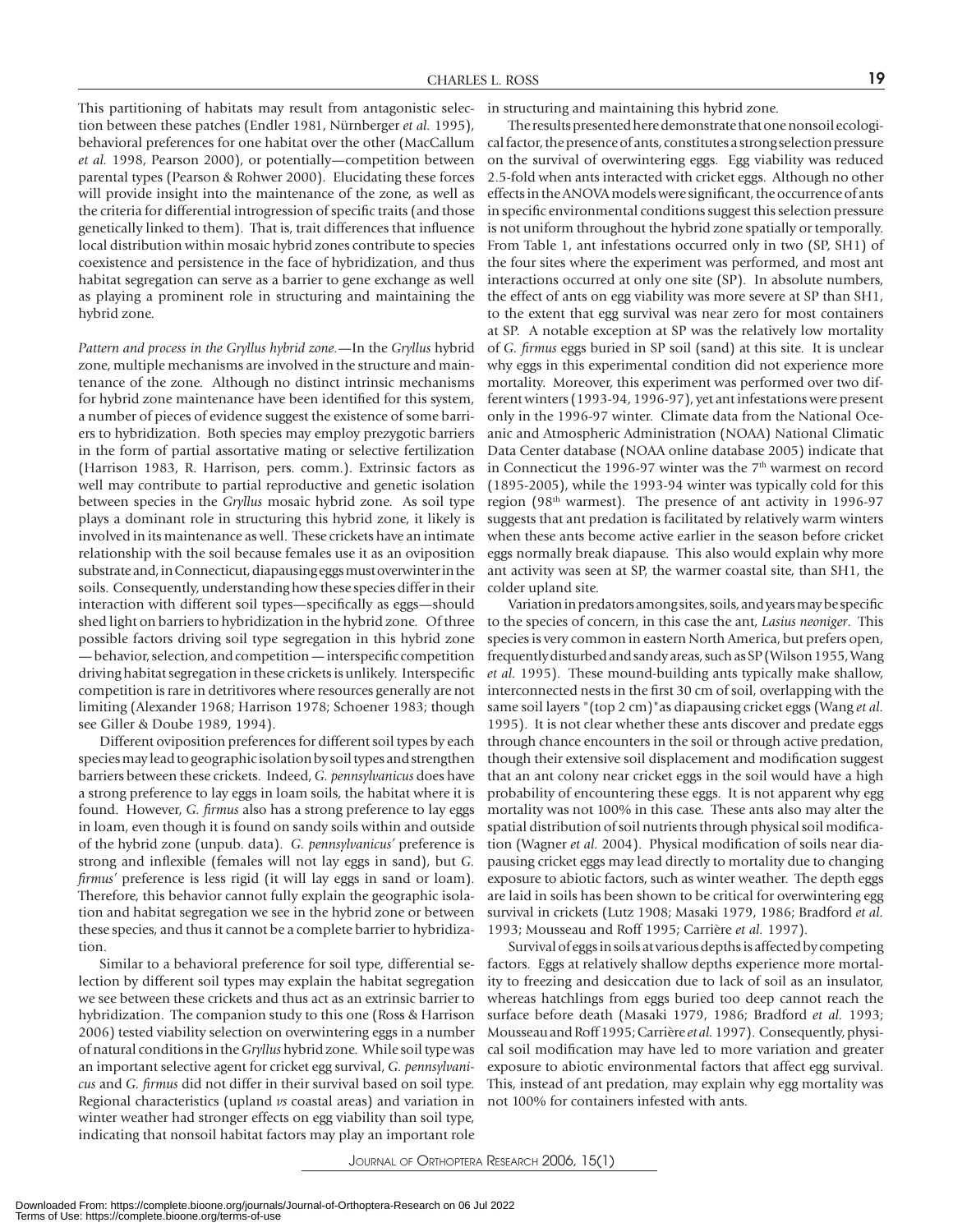#### Acknowledgements

I thank S. Bogdanowicz for help with all aspects of molecular techniques, C. Roberts and J. Roberts for use of and assistance with their phosphor screens, and R. Bryant and staff for the use of soil processing equipment and the use of and assistance in their soil lab. The Zuckers generously allowed me to collect crickets on their land. J. Marshall and D. Howard provided helpful comments on the manuscript. This project was supported by National Science Foundation grant DEB-981530 from Population Biology to R. Harrison.

#### Literature Cited

- Alexander R.D. 1957. The taxonomy of the field crickets of the eastern United States (Orthoptera: Gryllidae: *Acheta*). Annals of the Entomological Society of America 50: 584-602.
- Alexander R.D. 1968. Life cycle origins, speciation, and related phenomena in crickets. Quarterly Review of Biology 43: 1-41.
- Alexander R.D., Thomas E.S. 1959. Systematic and behavioral studies on the crickets of the *Nemobius fasciatus* group (Orthoptera: Gryllidae: Nemobiinae). Annals of the Entomological Society of America 52: 591-605.
- Arnold M.L. 1997. Natural Hybridization and Evolution. Oxford University Press, Oxford.
- Barton N.H., Gale K.S. 1993. Genetic analysis of hybrid zones, pp. 13-45. In: Harrison R.G. (Ed.) Hybrid zones and the Evolutionary Process. Oxford University Press, Oxford.
- Barton N.H., Hewitt G M. 1985. Analysis of hybrid zones. Annual Review of Ecology and Systematics 16: 113-148.
- Barton N.H., Hewitt G.M. 1989. Adaptation, speciation, and hybrid zones. Nature 341: 497-503.
- Bazykin A.D. 1969. A hypothetical mechanism of speciation. Evolution 23: 685-687.
- Bouyoucous G.J. 1926. Estimation of the colloidal material in soils. Science 64: 362.
- Bradford M.J., Guerette P.A., Roff D.A. 1993. Testing hypotheses of adaptive variation in cricket ovipositor lengths. Oecologia 93: 263-267.
- Cain M.L, Andreasen V., Howard D.J. 1999. Reinforcing selection is effective under a relatively broad set of conditions in a mosaic hybrid zone. Evolution 53: 1343-1353.
- Carrière Y., Roff D.A. 1995. The evolution of offspring size and number in crickets: a test of the Smith-Fretwell model. Oecologia 102: 398-396.
- Carrière Y., Masaki S., Roff D.A. 1997. The coadaptation of female morphology and offspring size: a comparative analysis in crickets. Oecologia 110: 197-204.
- Data Description, Inc. 2003. Data Desk, version 6.2 Data Description, Inc. Ithaca, NY.
- Day P.R. 1965. Particle fractionation and particle-size analysis, pp. 545-567. In: Black C.A. (Ed.) Methods of Soil Analysis. Agronomy No. 9, Part 1 American Society of Agronomy, Madison, WI.
- Durrett R., Buttel L., Harrison R. 2000. Spatial models for hybrid zones. Heredity 84: 9-19.
- Endler J.A. 1977. Geographic variation, speciation, and clines. Princeton Univ. Press, Princeton, NJ.
- Fulton B.B. 1952. Speciation in the field cricket. Evolution 6: 283–295.
- Giller P.S., Doube B.M. 1989. Experimental analysis of inter and intraspecific competition in dung beetle communities. Journal of Animal Ecology  $58:129-142$
- Giller P.S., Doube B.M. 1994. Spatial and temporal co-occurrence of competitors in Southern African dung beetle communities. Journal of Animal Ecology 63: 629–643.
- Hanski I. 1983. Coexistence of competitors in patchy environment. Ecology 64: 493-500.
- Harrison R.G. 1978. Ecological parameters and speciation in field crickets, pp145-158. In: Brussard P.F. (Ed.) Genetics and Ecology: The Interface, Springer-Verlag, Heidelberg.
- Harrison R.G. 1983. Barriers to gene exchange between closely related cricket species. I. Laboratory hybridization studies. Evolution 37: 245–251.
- Harrison R.G. 1986. Pattern and process in a narrow hybrid zone. Heredity 56: 337-349.
- Harrison R.G. 1990. Hybrid zones: windows on evolutionary process. Oxford Surveys in Evolutionary Biology 7: 69-128.
- Harrison R.G. 1993. Hybrid Zones and the Evolutionary Process. Oxford University Press, Oxford.
- Harrison R.G., Arnold J. 1982. A narrow hybrid zone between closely related cricket species. Evolution 36: 535-552.
- Harrison R.G., Rand D. 1989. Mosaic hybrid zones and the nature of species boundaries, pp. 111-133. In: Otte D., Endler J. (Eds) Speciation and its Consequences, Sinauer Associates, Sunderland, MA.
- Harrison R.G., Bogdanowicz S.M. 1997. Patterns of variation and linkage disequilibrium in a field cricket hybrid zone. Evolution 51: 493-505.
- Harrison R.G., Rand D.M., Wheeler W. C. 1987. Mitochondrial DNA variation in field crickets across a narrow hybrid zone. Molecular Biology and Evolution 4: 144-158.
- Howard D.J. 1986. A zone of overlap and hybridization between two ground cricket species. Evolution 40: 34-43.
- Howard D.J. 1993. Reinforcement: the origin, dynamics, and fate of an evolutionary hypothesis, pp. 46-69. In: Harrison R.G. (Ed.) Hybrid Zones and the Evolutionary Process. Oxford: Oxford University Press
- Jiggins C.D., Mallet J. 2000. Bimodal hybrid zones and speciation. Trends in Ecology and Evolution 15: 250-255.
- Keeling M.J., Jiggins F.M., Read J.M. 2003. The invasion and coexistence of competing *Wolbachia* strains. Heredity 91: 382-388.
- Levins R. 1968. Evolution in Changing Environments. Princeton University Press, Princeton, NJ.
- Lutz F.E. 1908. The variation and correlation of certain taxonomic characters of *Gryllus*. Carnegie Inst. Washington Publ. No. 101: 3-63.
- MacCallum C.J., Nürnberger B., Barton N.H., Szymura J.M. 1998. Habitat preference in the *Bombina* hybrid zone in Croatia. Evolution 52: 227- 239.
- Masaki S. 1979. Climatic adaptation and species status in the lawn ground cricket. III. Ovipositor length. Oecologia 43: 207-219.
- Masaki S. 1986. Significance of the ovipositor length in life cycle adaptation of crickets, pp. 20-34. In: Taylor F., Karbin R. (Eds) The Evolution of Insect Life Cycles. Springer, Berlin.
- Masaki S., Walker T.J. 1987. Cricket life cycles, pp 349-424. In: Hecht M.K., Wallace B., Prance G.T., (Eds) Evolutionary Biology, Vol. 21. Plenum Press, New York.
- McKeague J. A., Ed. 1978. Manual on soil sampling and methods of analysis. 2nd ed. Canadian Society of Soil Science Ottawa, Ont.
- Mousseau T.A., Roff D.A. 1995. Genetic and environmental contributions to geographic variation in ovipositor length of a cricket. Ecology 76: 1473-1482.
- National Oceanic and Atmospheric Administration. 2000. National Climatic Data Center database. http://www.ncdc.noaa.gov/oa/climate/research/ cag3/ct.html.
- Nürnberger B., Barton N.H., MacCallum C., Gilchrist J., Appleby M. 1995. Natural selection on quantitative traits in the Bombina hybrid zone. Evolution 49: 1224-1238.
- Pearson S.F. 2000. Behavioral asymmetries in a moving hybrid zone. Behavioral Ecology 11: 84-92.
- Pearson S.F., Rohwer S. 2000. Asymmetries in male aggression across an avian hybrid zone. Behavioral Ecology 11: 93-101.
- Rand D.M., Harrison R.G. 1989. Ecological genetics of a mosaic hybrid zone: mitochondrial, nuclear, and reproductive differentiation of crickets by soil type. Evolution 43: 432-449.
- Rieseberg L.H., Whitton J., Gardner K. 1999. Hybrid zones and the genetic architecture of a barrier to gene flow between two sunflower species. Genetics 152: 713–727.